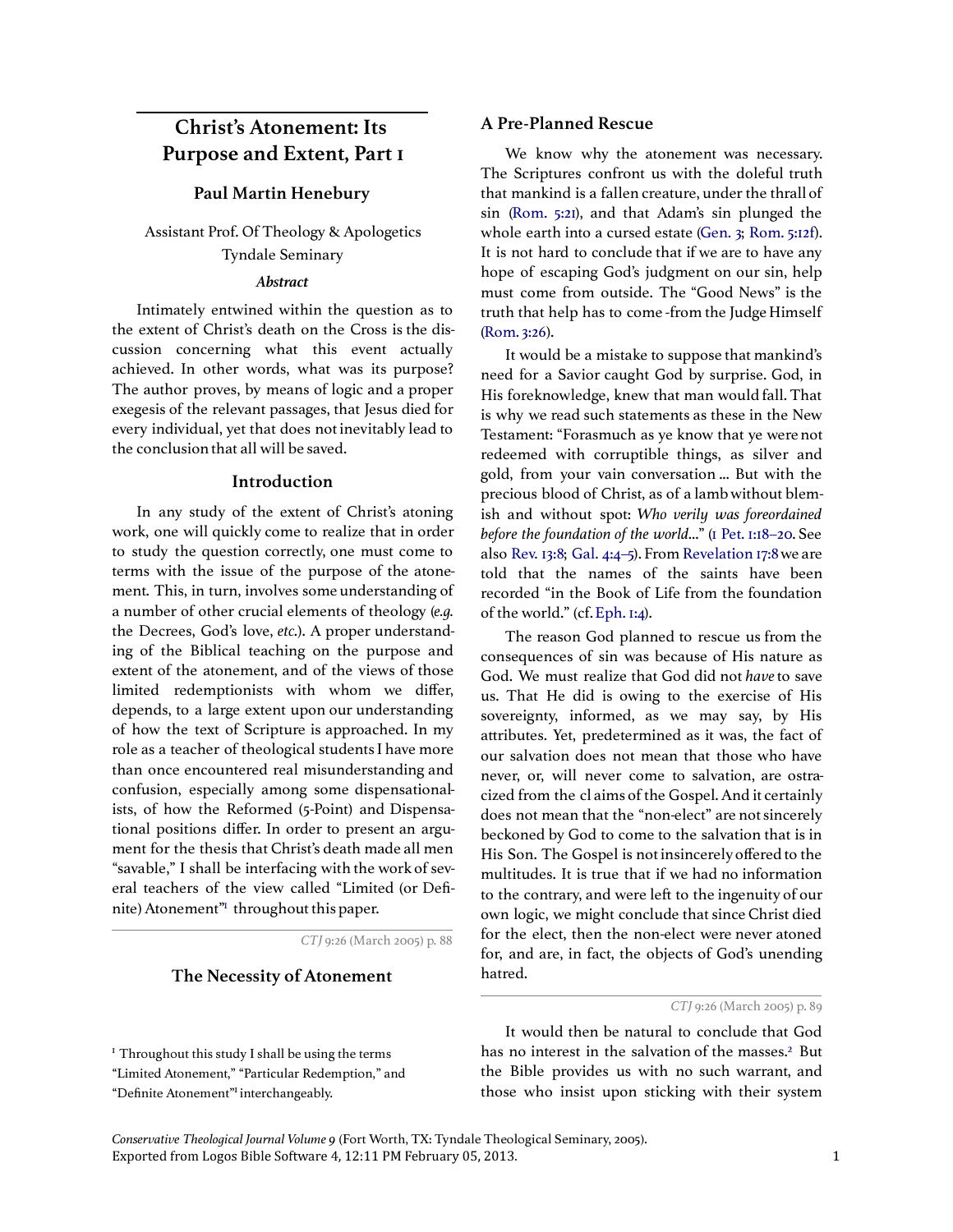notwithstanding, must attempt to bamboozle the other saints who take the inspired text at face value, and who are by such means led to believe that Christ did not die for the elect only.

# The Old Testament Sacrifice at Yom Kippur as a Type of Christ's Perfect **Sacrifice**

From the New Testament we discover that the transgressions of the Old Testament saints were forgiven in prospect of the Cross. Sins were forgiven on account of Christ's propitiatory sacrifice. The Book of Hebrews tells us that the Old Testament sacrifices could not take away sin (Heb. 10:1–4), but that they pointed to the final sacrifice of the Lamb of God that could and did remit sin (Heb. 10:9–14). Perhaps, then, it would be of help if we took a brief look at the principle Old Testament sacrifice, the Day of Atonement.

The Day of Atonement (Leviticus 16). On this one day in the year the High Priest could enter the Holy of Holies with sacrificial blood, offered on behalf of "all the people." It was also on this day that the scapegoat (azal - "to lead away") was led into the wilderness and released, bearing the people's sins. However, it needs to be stressed that God required the people to "afflict themselves" on this day, as a show of genuine repentance. From this we can see that the actual sacrificial and substitutionary blood was sufficient for the whole congregation of Israel; the blood was shed for all the people.

But the efficacy of the blood lay contingent upon the response of those who would humble themselves for their sin. Walter Kaiser writes: "[O]n the great day of Atonement (Yom Kippur), "all" the sins of "all"

CTJ 9:26 (March 2005) p. 90

Israel of "all" who had truly repented ("afflicted their souls" [Lev. 16:16, 21, 29, 31] were forgiven."<sup>3</sup>

<sup>2</sup> This is the position of Herman Hoeksema and David CTJ 9:26 (March 2005) p. 91 Engelsma. Engelsma believes, "The apostle Paul... did not believe, nor did he ever preach, that God loved all men, was gracious to all men, and desired the salvation of all men, i.e., he did not believe or teach the well-meant offer of the gospel" - David Engelsma, Hyper-Calvinism And The Call Of The Gospel (Grand Rapids: Reformed Free Publishing Association, 1980), 53.

As one reads Leviticus 16 it is clear that the offering up of the first goat (as opposed to the scapegoat w. 7–8, 21–22), was "for all the people of the congregation" (w.  $33-34$ ), and not just for the favored few (cf. Heb. 7:27; 9:7). Keil and Delitzsch remark on this in their commentary:

If the general atonement made on this day was not to pass into a dead formal service, the people must necessarily enter in spirit into the signification of the act of expiation, prepare their souls for it with penitential feelings, and manifest this penitential state by abstinence from the ordinary enjoyments of life. To "afflict (bow, humble) the soul," by restraining the earthly appetites, which have their seat in the soul, is the early Mosaic expression for fasting.<sup>4</sup>

The chief items of interest to us are, 1) That the atonement was general; for all the people. 2) The atonement was substitutionary in nature. 3) The fasting of the people (which was mandatory - Lev. 16:31), was for the purpose of solemnizing the whole day. 4) So, although the blood of the sacrifice was shed on behalf of all the people, the efficacy of the blood was doubtless predicated upon the heart response of the individual.

The great annual sacrifice of Yom Kippur was a type of the Cross of Christ, and the sacrifice of Yom Kippur was for all the people, not for a restricted group within the nation. So far as this "day of covering" is concerned, the fact is that the atonement and its application were notcoextensive.

### Defining Our Terms

Moving on from the annual Old Testament Day of Atonement, it is necessary to examine some of the terms used in the Bible to describe atonement as such. These terms are essential to understand in order to gain a satisfactory understanding of the subject.

<sup>4</sup> C. F. Keil and F. Delitszch, Commentary on the Old Testament: The Pentateuch (Grand Rapids: Eerdmans, n.d.), 2:405–406.

Exported from Logos Bible Software 4, 12:11 PM February 05, 2013. 2 Conservative Theological Journal Volume 9 (Fort Worth, TX: Tyndale Theological Seminary, 2005).

<sup>&</sup>lt;sup>3</sup> Walter C. Kaiser, Jr., Toward an Old Testament Theology (Grand Rapids: Zondervan, 1978), 117.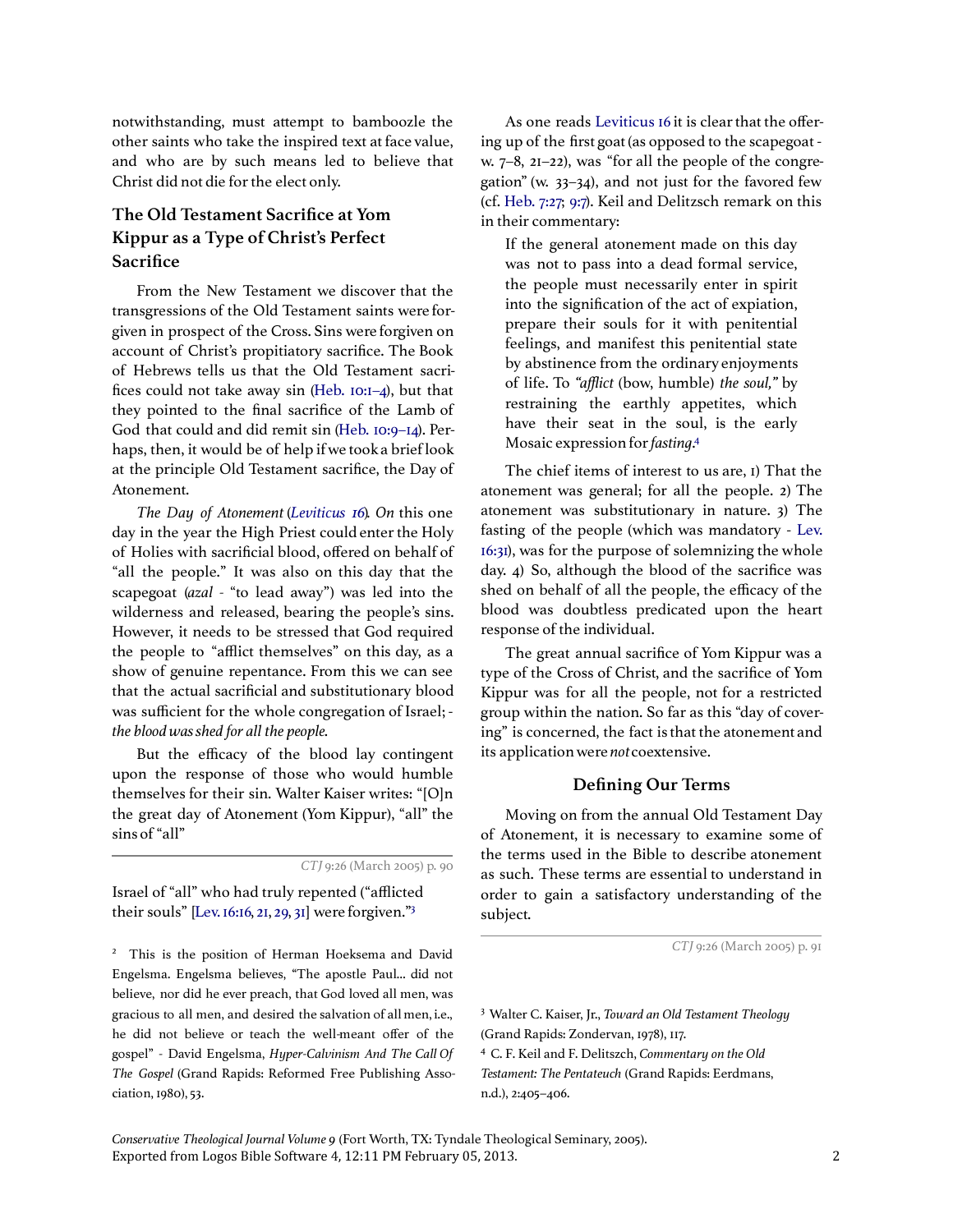#### Atonement

We start with the word "atonement" itself. We use the word "atonement" in its more general sense to refer to the saving work of Christ. It is wise to continue to employ the term in this general way because that is its most common meaning today. The particular word is a translation of the Old Testament word kephar, which means "to cover." However, the term takes on the appropriate sense of "ransom by means of a substitute." The "covering" of sin by the blood of a sacrifice (Lev. 4:3; 8:20–28) in effect took the sin away, hence allowing for reconciliation. (The terms which follow describe the different related aspects of the atonement.<sup>5</sup>)

#### Reconciliation

Reconciliation describes the bringing together of parties who were once at variance with one another. In its New Testament usage, it refers to the sinner whose mind is at enmity with God (Rom. 8:8), and who must be brought into good relations with God if he is to avoid eternal ruin. Thus, the Gospel ministry is a ministry of reconciliation (katallasso, 2 Cor. 5:18–20). But note, it is we who need to be reconciled to God, not He to us.<sup>6</sup> The death of God's Son is the sacrificial means whereby sinners are brought to God (Rom. 5:10). Not only that, but God has also reconciled the rift between Jews and Gentiles by making them "one new man" in Christ (Eph. 2:14–18). The New Testament insists that Christ's blood alone is the source of our reconciliation with God (Matt. 26:28; 1 John 1:7, 1 Peter 1:18–19; Heb. 9:14; Rev. 1:5; 7:14).

#### Remission

Remission describes the removal of guilt from the sinner by the work of Christ. In the Old Testament the forgiveness of sins was anticipated through faith in the sacrificial offerings. But "the blood of bulls and of

CTJ 9:26 (March 2005) p. 92

goats could never take away [i.e. remit] sin." There-

<sup>5</sup> Incidentally, the word "atonement" was coined by William Tyndale in his translation of 1525.

fore full remission for repentant sinners was achieved forever at Calvary (see Acts 5:31; 10:43).

#### Expiation

This word is not normally found in English versions (though see the old RSV). The word means to remove or remit sins by payment of a penalty. As such, it is closely associated with remission and reconciliation. Thus, the guilt of sin is expiated (removed) by Christ's payment for sin on the Cross.

### Propitiation

This crucial term has been subjected to a great deal of attack over the past century or so. From scholars like R. C. H. Lenski, and, most notably, C. H. Dodd, the doctrine of propitiation has suffered strong objection. The reason for this isn't hard to discover. To "propitiate" means to appease or avert the wrath of God, and that is conceived by some to be a problem. Dodd argued that pagans placated, that is, "propitiated" their false gods by their sacrifices.

Surely the true God is not to be pacified in the same way! And since Dodd was the Chairman of the RSV translation, he made sure that the word "expiation" replaced "propitiation" in verses like Romans 3:25 and 1 John 2:2; 4:10. Thanks to the scholarship of Leon Morris and others, "propitiation" has been shown to be an essential teaching in both testaments.<sup>7</sup> In fact, Morton H. Smith has said:

To deny the propitiatory character of the sacrifice of Christ is to deny the essence of the atonement. For the atonement means that Christ bore our sins. ... How can we think of him carrying our sins, without bearing the judgment for those sins? Sin and judgment are inseparable in the Scriptures. Thus to bear the sin is to bear the judgment. ... The wages of sin is death, and he paid the wage.<sup>8</sup>

These passages from Paul and John teach that Christ did not simply remove our guilt (expiation), He actually bore the wrath of God which

CTJ 9:26 (March 2005) p. 93

<sup>8</sup> Morton H. Smith, Systematic Theology (Greenville: Greenville Seminary Press, 1994), Vol. 1,386.

Exported from Logos Bible Software 4, 12:11 PM February 05, 2013. 3 Conservative Theological Journal Volume 9 (Fort Worth, TX: Tyndale Theological Seminary, 2005).

 $6$  This is an important point as many Limited Atonement proponents believe that God must be reconciled to man. What transpires, then, is a purposive moving towards the elect, and the elect only.

<sup>7</sup> See especially, Leon Morris, The Apostolic Preaching of the Cross(Grand Rapids: Eerdmans, 1956). Morris holds to Unlimited Atonement.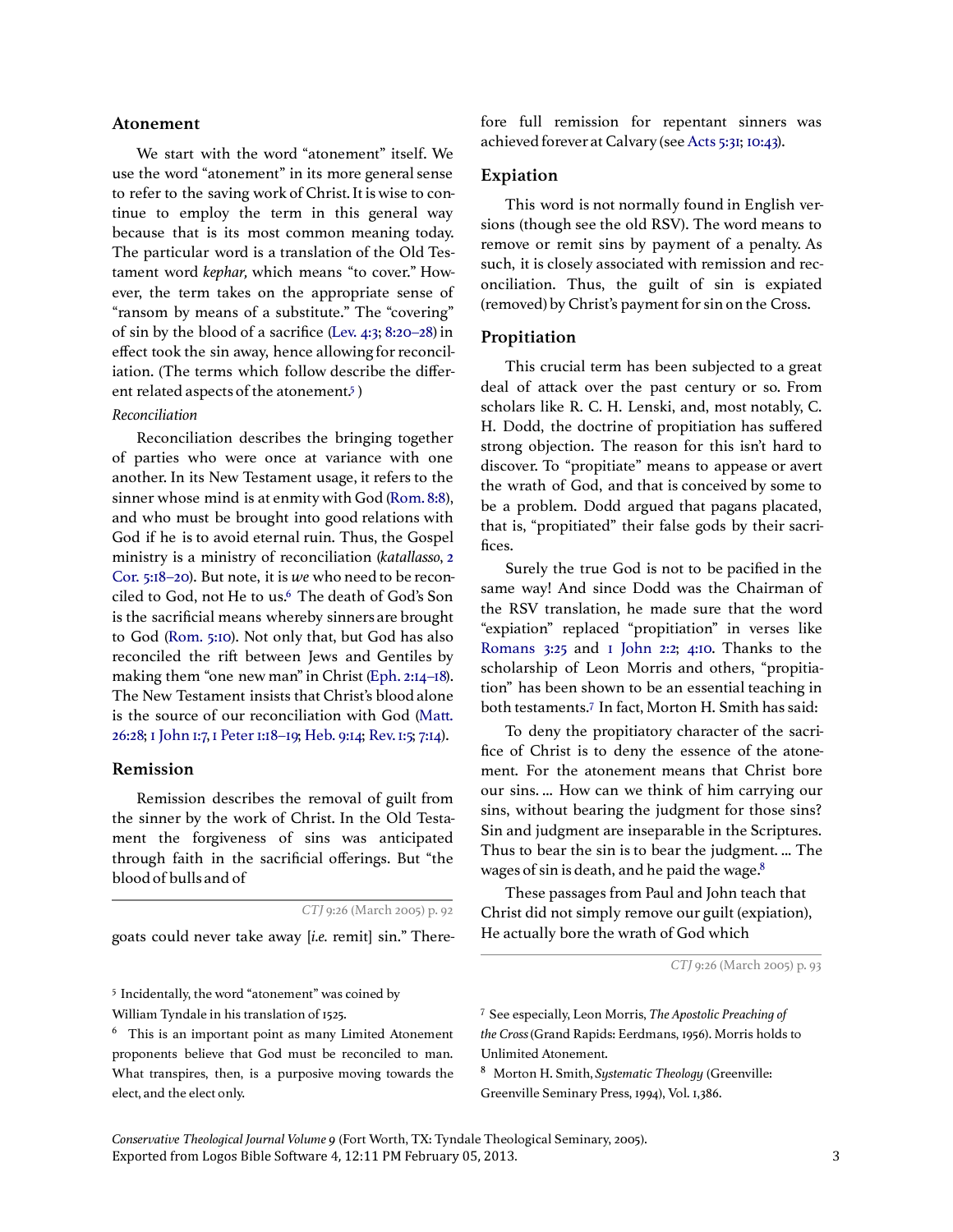ought to be visited upon us (propitiation). Otherwise, God could not be "just and the justifier of him which believeth in Jesus" (Rom. 3:26). Nevertheless, although the propitiation has been made, the condition of its efficacy is individual trust. Paul brings this out very clearly in Romans 3:25 when he states concerning Christ, "Whom God hath set forth to be a propitiation [hilasterion] through faith in His blood ..."

Notice how the propitiation who is Jesus Christ, is received "through faith in His blood." This indicates that the propitiation is available but not applied until the person trusts Christ. This is how John employs the term in his First Epistle. In 1 John 2:2, Christ is called "the propitiation (hilasmos) for our sins: and not for ours only, but for the sins of the whole world." Again, in 1 John 4:10, [14] we read, "[God] sent His Son to be the propitiation for our sins." (see also Heb. 2:17 where *hilasterion* is translated "reconciliation"). Millard Erickson sums up:

The numerous passages that speak of the wrath of God against sin are evidence that Christ's death was necessarily propitiatory. We read of the wrath of God against sin in Romans 1:18; 2:5, 8; 4:15; 5:9; 9:22; 12:19; 13:4–5; Ephesians 2:3; 5:6; Colossians 3:6; and 1 Thessalonians 1:10; 2:16; 5:9. So then, Paul's idea of the atoning death... is not simply that it covers sin and cleanses from its corruption (expiation), but that the sacrifice also appeases a God who hates sin and is radically opposed to it (propitiation).<sup>9</sup>

## Redemption

In the Old Testament, both men and unclean animals could be redeemed, that is, bought back by the payment of a price<sup>10</sup> (cf. Exod.

<sup>9</sup> Millard J. Erickson, Christian Theology (Grand Rapids: Baker Books, 2001), Second Edition, 811.

<sup>10</sup> Those in the Limited Atonement camp try to make much from the fact that *agorazo* (lit., "to buy in the market-place"), is used in a soteric sense of Christians in five of its occurrences (1 Cor. 6:29; 7:23; Rev. 5:9; 14:3–4). Hence they refuse Peter to use it differently in 2 Peter 2:1. They also assert that the main meaning of agorazo is, "freedom ... by payment of a price." In reply we would wish to point out that just because Paul and John restrict the term to Christians, does not bind Peter to the same narrow usage.

13:11–15; Num. 18:15ff). When applied to Christ's work of atonement, the word signifies the ransom or purchase of sinners that His sacrifice accomplished (Matt. 20:28; Luke 24:21; 1 Peter 1:18; Rom. 3:24; 8:23; Col. 1:14; Heb. 9:15; 2 Peter 2:1; Gal. 3:13; 4:5, etc.).

We should also take note of the fact that the ransom was Christ Himself (Rev. 1:5), and thus it was substitutionary in nature. Therefore we speak of the "vicarious", that is, the substitutionary atonement of Christ.<sup>11</sup>

#### The Intent Behind The Atonement

In this section our concern is not so much to prove outright that God intended the atoning work of Christ to cover the transgressions of all mankind. That will be attempted next when the Scriptures are examined which pertain to the extent of Christ's work on the Cross. What will be done here is the consideration of what might be called the "logic of the atonement." Limited Redemptionists (LR's) place a lot of weight on arguments from logic ("If this,... then that").

In fact, it would not be saying too much to state that the main force of their position is based, not principally on the exegesis of Scripture, but upon logical deductions. Instead of going straight to the texts, these brethren must first "set-up" a framework of logic whereby they can reinterpret the many problem texts they encounter ("So then, this cannot mean this,... It must mean that"). Below we shall reproduce the "set-up" arguments of the Limited Redemptionists themselves. This procedure will

Whether Christian or not, the point is that Christ bought sinners. In the second place, it is not true that the main thing intended by agorazo is freedom. According to D. H. Field, "In 1 Cor. 6:20; 7:23 (cf. Rev. 14:3) the main point of emphasis is not freedom of the redeemed ..., but their new status as slaves of God, bought with a price to do his will. Hence the sheer effrontery of heretics who "deny the Master who bought them" (2 Pet. 2:1)." - in Colin Brown, Editor, The New International Dictionary of New Testament Theology (Grand Rapids: Zondervan, 1975), Vol. 1,268.

 $11$  Because of the sustained attacks by 5-Point Calvinists upon the plain sense of those verses that refer to redemption, propitiation, and reconciliation, we shall have to consider their arguments further on.

Exported from Logos Bible Software 4, 12:11 PM February 05, 2013. 4 Conservative Theological Journal Volume 9 (Fort Worth, TX: Tyndale Theological Seminary, 2005).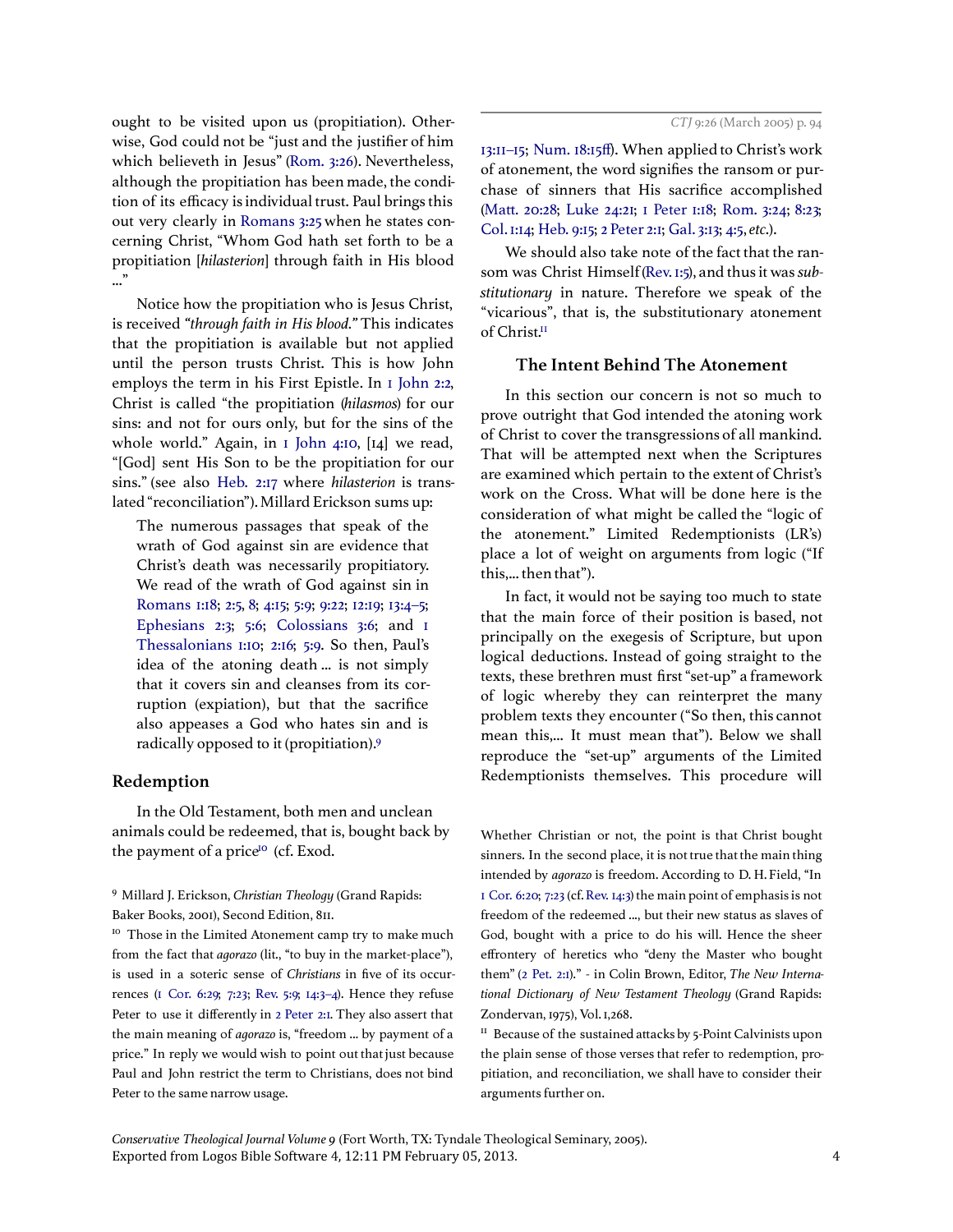the atonement was

unbelief. This scheme seems more logical to many people, especially as

CTJ 9:26 (March 2005) p. 95

intended by God to be limited to the elect only, or whether it also comprehended the non-elect.

# How Limited Redemptionists Argue From Logic

In every book teaching Limited Atonement this writer has seen, the proponent of the scheme has begun his work by appealing to the supposed illogic of the Unlimited Redemptionist (UR) position, and the logical and theological necessity of Christ only having died for the elect.<sup>12</sup> Here are their main arguments:

i. The atonement was part of the eternal redemptive plan of the Triune God. The Father sent the Son to die for those whom the Spirit would regenerate. For the Son to have died for any more than God intended to save would introduce incoherence into the divine plan of salvation.<sup>13</sup>

Response: This is only the case if one accepts the improvable schemes called supralapsarianism or infralapsarianism. In both these versions of the order of God's eternal plan, the decree to elect and save some individuals comes prior to the decree to actually provide for that salvation. If the alternative sublapsarian scheme is adopted, then God decreed the provision of the atonement before decreeing the election of certain people. That Christ died for the sins of the whole world  $(I_1)$  ohn 4:14) means that people cannot say to God on judgment day that no atonement was made for them.

We are not given any information on just why God chose to efficaciously call an elect group, but at least He provided grounds for the general call for all to believe, as well as grounds for condemnation for

<sup>13</sup> Gary D. Long, Definite Atonement (Nutley: Presbyterian and Reformed Publishing Company, 1977), 15, 49.

the general call loses all relevance if Christ did not die for all men. But as the lapsarian schemes cannot be substantiated, neither can the inferences made from them, and, therefore, this argument fails as a proof.

ii. "To say that Christ's sacrificial death, which is the highest expression of divine love to man, applies equally to all men, and then observe that a multitude of mankind has and is entering a Christless eternity certainly does not magnify God's love or His wisdom."<sup>14</sup>

Response: This confuses the atoning work with the application of the atonement. To pick up on the terminology of LR John Murray, "Just because the redemption is accomplished, it does not mean that it is applied." We are plainly told that Jesus "loved" the Rich Young Ruler (Mark 10:21), but the context (w.  $22-25$ ) provides us with little encouragement that he was elect. The Lord even called Judas "Friend" (Matt. 26:50)! And did He not teach us to love our enemies (Matt. 5:43-45)? Would He command us to do something which He Himself would not do? Also, if Christ's blood had infinite worth, then it hardly magnifies either "God's love or His wisdom" for Him to be so sparing in the use of it like LR's insist He was. Finally, this argument presupposes that regeneration precedes faith, which, we shall argue, is contrary both to Scripture and reason.

iii. Christ's atonement did not merely make men hypothetically savable, but actually accomplished the salvation of all those whom the Father gave him.<sup>15</sup>

<sup>14</sup> Long, 9. In another place Long avers, "If the writer were asked: 'What is the strongest support for definite atonement?,' he would unhesitatingly answer, 'the eternality and immutability of God's special distinguishing love.'" - Ibid. 59. Note how Long's best support is drawn from inferential arguments from other doctrines instead of exegesis of actual passages.

<sup>15</sup> O. Palmer Robertson, "Definite Atonement," - R. C. Sproul, Jr. (ed.), After Darkness, Light: Distinctives of Reformed Theology (Philadelphia: P&R Publishing, 2003), 99–100. This book is a collection of "Essays in honor of R. C. Sproul."

<sup>&</sup>lt;sup>12</sup> E. Y. Mullins charged particularists with working from a false premise (God's "mere will") and arriving at the false conclusion of Limited Atonement by employing "a rigid logic." He called this "a striking example of the abstract method."- Edgar Young Mullins, The Christian Religion in its Doctrinal Expression (Philadelphia: The Judson Press, n.d.), 339. To put it another way, they come to conclusions prior to doing exegesis.

CTJ 9:26 (March 2005) p. 97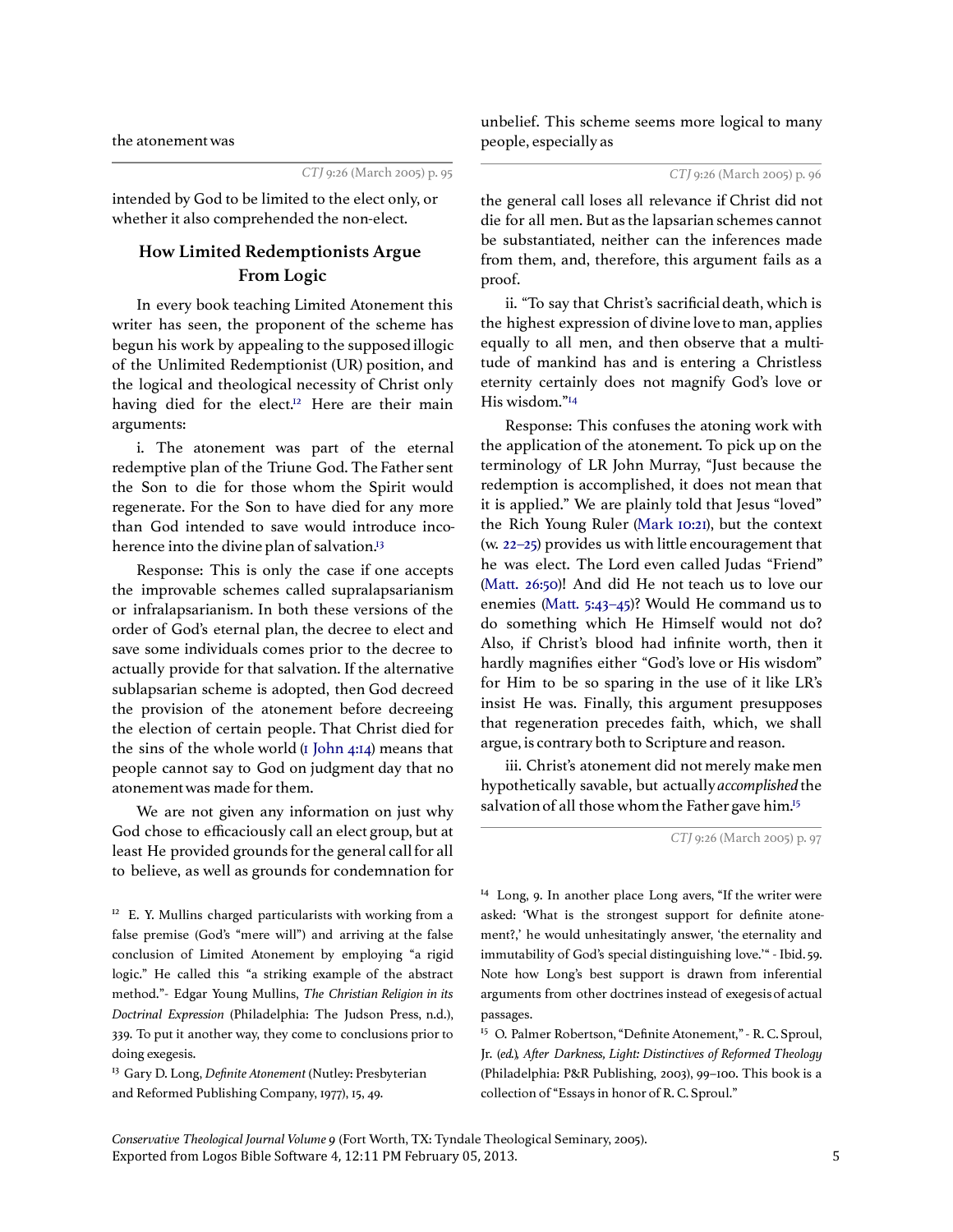Response: There is no logical necessity attached to this. We have already seen that LR's confuse the atonement with its application. What is more, to say that the atonement actuallysaves the elect is to make saving faith obsolete - since they were saved before they believed. It would also imply that none of the elect were ever "in Adam" (1 Cor. 15:22; Rom. 5:12ff.), since they were in reality saved at Calvary before they were born. If it be objected that the elect were potentially saved at the Cross but not really saved until they believed, we would agree.<sup>16</sup> But this would separate the atonement from its application, which would in turn mean that the atonement, in and of itself, did not actually save anyone, and so would destroy their argument.

iv. The implication is that a person must first be regenerated before they exercise faith in Christ. For unless this is so, faith is something we do, and so is our contribution to salvation.<sup>17</sup>

Response: If a person is regenerated prior to believing, then how can a person be justified by or through faith? Faith becomes, not the condition of receiving eternal life (John 1:12; 3:16, 36), but the result of

CTJ 9:26 (March 2005) p. 98

having already received it.<sup>18</sup> Although the New Tes-

 $16$  This seems to be Tom Wells' reasoning in his book, A Price For A People (Edinburgh: The Banner of Truth Trust, 1992), 45–47. Referring to Romans 8:29–30, he writes, "Once the price of redemption was paid, the redemption was as good as done.... In a sense we were saved at the cross - there our salvation was made certain. In another sense we were saved when we believed - then our salvation became real to us." But Romans 8:29–30 refers to God's eternal plan, which is supra-temporal, and not to a specific historical event. Wells reads more into the passage than is there. Also, unless one is prepared to teach that we are actually glorified now, his illustration fails. Paul's use of the aorist tense in the passage should be seen from God's eternal perspective, not our historical one. Moreover, the argument ignores the fact that we were in the world, and "were by nature children of wrath, even as others." (Eph. 2:3). Nobody is actually saved until they receive Christ by faith (John 1:12; 3:36).

<sup>17</sup> Long, 40.

 $18$  It will be objected that the order of salvation is logical and not chronological. But this is open to question. For if it were true, there could be no objection to placing faith before tament teaches that faith must be exercised, it does not do anything itself other than receive. And nobody receives a gift and then brags about giving it to themselves. The inference is insubstantial.

v. This also means that saving faith is a gift of God subsequent (at least logically) to being bornagain. It is incongruous to teach that faith is a gift and yet to affirm that Christ died to save all men without exception. If He died for all, then why is not faith given to all?

Response: If (iv) above is untrue, then this point becomes null and void. In addition, //"faith is a gift, it could be given by the Holy Spirit prior to regeneration. Cornelius in Acts 10 might be a case in point. On the question as to why the condition of salvation (i.e. faith) is not revealed to all, we reply that God has His reasons. Perhaps, among other things, God had in view all the infants who were unable to believe but who were, nonetheless, saved. Perhaps not. We are not forced into laying down dogma where the Bible is silent. The point is, passages such as Acts 10 teach us to use care in the application of our logic.

For another thing, Reformed writers do not abide by their premise that before regeneration the sinner is a spiritual corpse totally unable to turn to God. The respected Reformed theologian J. I. Packer serves as a good example:

And to the further question still: how am I to go about believing on Christ and repenting, if I have no natural ability to do these things? [we answer]: look to Christ, speak to Christ, cry to Christ, just as you are; confess your sin, your impenitence, your unbelief, and cast yourself on His mercy; ask Him to give you a new heart, working in you true repentance and firm faith; ask Him to take away your evil heart of unbelief and to write His law within you,... Turn to Him and trust Him

CTJ 9:26 (March 2005) p. 99

regeneration, for there is nothing illogical about such an order. Acts 10 (the conversion of Cornelius) plainly shows that an individual can seek the true God (through the convicting agency of the Spirit) before being regenerated. Long, to his credit, admits that the ordo salutis may have a chronological aspect (Ibid., 54 n.6).

Exported from Logos Bible Software 4, 12:11 PM February 05, 2013. 6 Conservative Theological Journal Volume 9 (Fort Worth, TX: Tyndale Theological Seminary, 2005).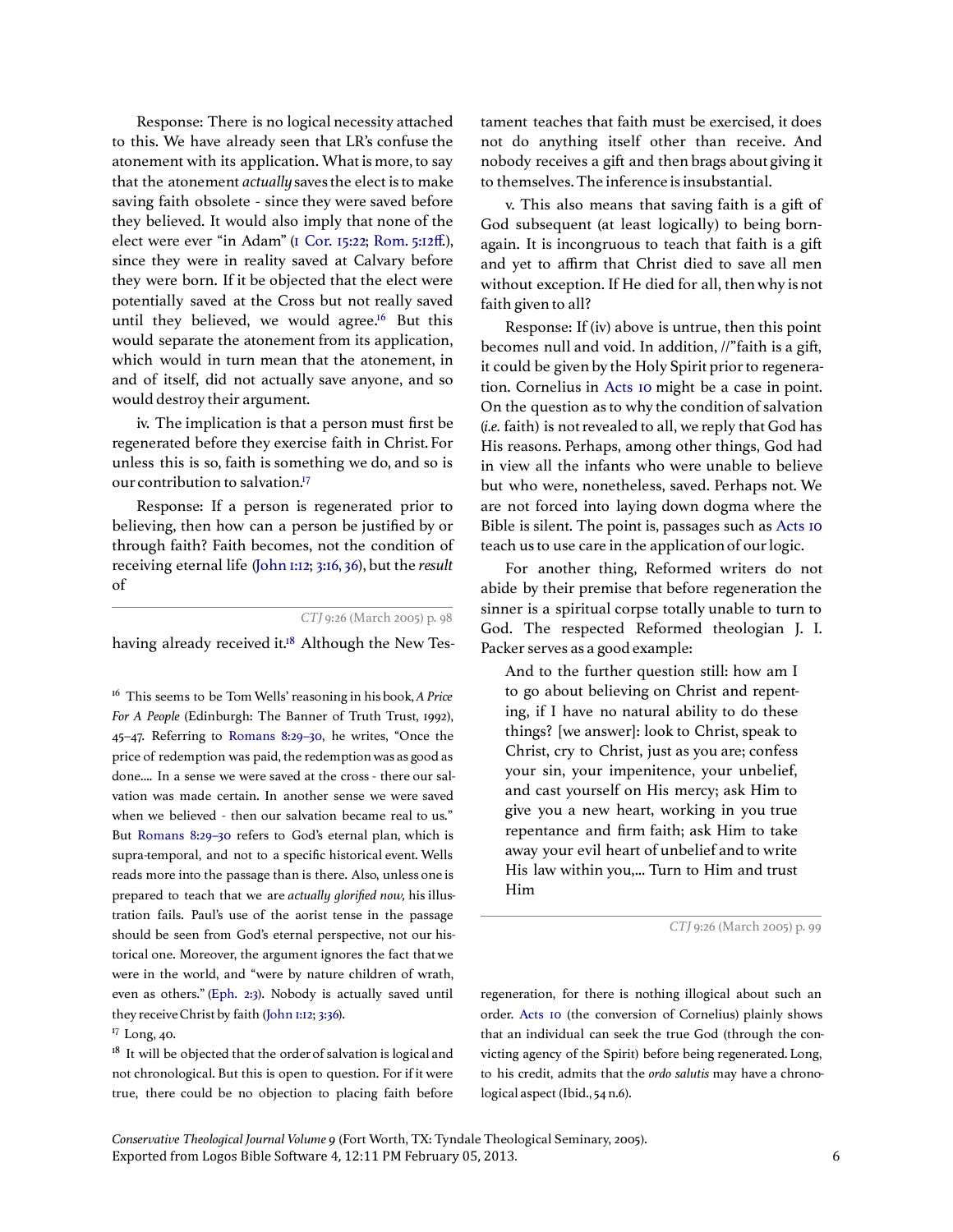the best you can, and pray for grace to turn and trust more thoroughly; use the means of grace expectantly, looking to Christ to draw near to you as you draw near to Him;<sup>19</sup> watch pray, read and hear God's Word, worship and commune with God's people, and so continue till you know in yourself beyond doubt that you are indeed a changed being, a penitent believer, and the new heart which you desired has been put within you.<sup>20</sup>

vi. The atonement and the intercessory ministry of Christ must be co -extensive, which is how Scripture represents them.<sup>21</sup>

Response: Did not Christ intercede for those who crucified Him (Luke 23:34)?<sup>22</sup> Are we expected

<sup>19</sup> In line with his doctrine of Limited Atonement, Packer ought to have added that this expectation will be futile for anybody other than for one of the elect. If any individual Packer is speaking to is not one of the elect for whom alone Christ died, then urging such a person to "use the means of grace expectantly" is to do none other than to raise within him or her a false hope.

<sup>20</sup> J. I. Packer, "Introductory Essay" to John Owen's The Death of Death in the Death of Christ, 21. This is a typical statement by LR's. We feel like inquiring: "If it is not some kind of faith, then just what is it in unbelievers which enables them to follow Packer's exhortation?" Contrast James White's words concerning the will of the unregenerate: "... man is not capable of 'cooperating' anymore than a corpse is able to help in its own resurrection... Unregenerate man is fully capable of understanding the facts of the gospel: he is simply incapable, due to his corruption and enmity, to submit himself to that gospel. And he surely responds to God every day: negatively, in rebellion and self-serving sinfulness." - James R. White, The Potter's Freedom (Amityville: Calvary Press Publishing, 2000), 100, 101. (Emphasis his). Nearly all UR's will agree with White on much of the above. However, we are here dealing with the LR's claim that regeneration must come before faith (which White goes on to assert), and in the face of this teaching, it simply makes no sense at all to speak in the terms that Packer does.

<sup>21</sup> "Most importantly, we have to see that the work of Christ on the cross is directly related to other elements of His divine work of redemption, especially to His work as Mediator and Intercessor." - James R. White, The Potter's Freedom, 235. See also Owen, who says, "He did not suffer for them, and then refuse to intercede for them," 64 (cf. 74–75).

<sup>22</sup> Owen tries to escape this by making Christ's prayer His

to believe that they all came to

salvation? Is intercession to be confined solely to an actual sacrificial act? LR's must prove that it is for this argument to have any force. But if it is, then what is one to do with the LR's prize proof-text in John 17:9 ("I ask on their behalf; I do not ask on behalf of the world, but of those whom You have given Me; for they are Yours"), which was prayed before Christ's arrest? Besides, as Lightner points out, "Until the elect believe they do not enjoy the benefits that accrue from Christ's work in intercession. The extent and benefit of intercession is to the believer only."<sup>23</sup>

vii. "[A] substitution which does not substitute is not a substitution. ... If the sins of those who die in unbelief were imputed to Christ as their substitute, why is their destiny eternal punishment?"<sup>24</sup>

Response: A bone fide substitution may be offered without being accepted. Were not the children of Israel given the responsibility of applying the atoning blood of the Passover offering on the lintels and the side-posts of their own doors (Exod. 12:22–23)? God provided a substitute, but it was le up to the people to make proper use of it.<sup>25</sup> And we have seen that this was the case at the Day of Atonement. (See above)

viii. "Unless Christ recover what He comes to save (cf. Luke 19:10) He fails."<sup>26</sup>

Response: True, but this ignores the context, where Zaccheus has just responded in faith to Christ. As Bock has said, "This passage again

stresses Jesus' initiative to seek the lost and to pro-

<sup>24</sup> Long, 33.

<sup>25</sup> Owen, op. cit., 88, ties in John 1:29 with the Paschal lamb, which was offered for the people of Israel - a type (says Owen) of the elect. He does not see that such a connection disproves his attempt to make the sacrifice and the actual substitution one and the same (see also vi above). <sup>26</sup> Ibid., 97.

CTJ 9:26 (March 2005) p. 100

CTJ 9:26 (March 2005) p. 101

prayer, "as a private person." - op. cit., 84. It is hard for us to think of a prayer from the Savior on the Cross(!) the prayer of "a private person."

<sup>&</sup>lt;sup>23</sup> Robert P. Lightner, *The Death Christ Died* (Grand Rapids: Kregel Publications, Revised Edition, 1998), 102.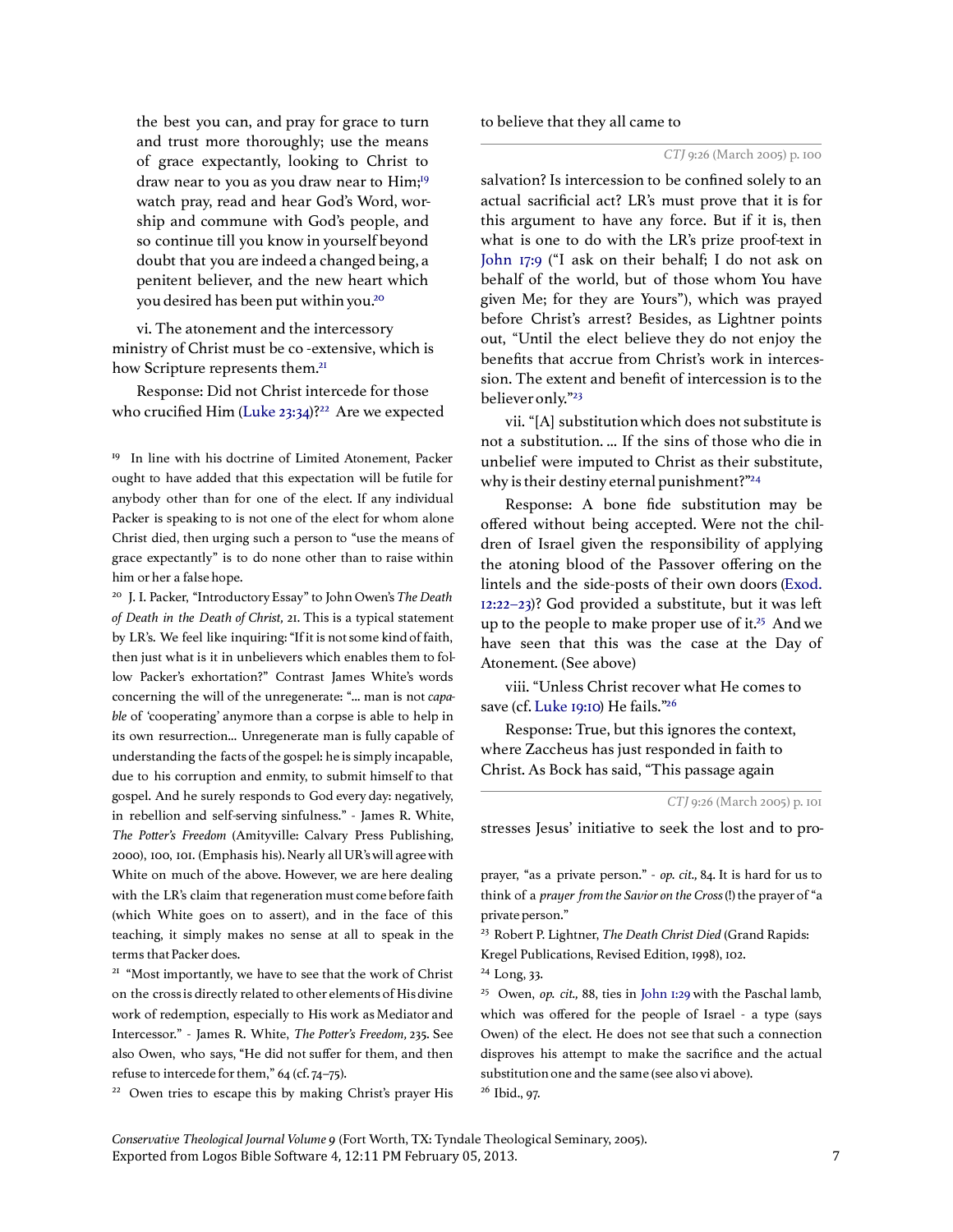claim salvation for those who respond with faith."<sup>27</sup> The truth is that no one who comes to Christ shall be lost (John 6:37). But Christ must see faith before He can save. Owen seems to forget that Zaccheus climbed a tree, so eager was he to see Christ. Many others did not believe on Him, though He warned them about their unbelief (cf. Luke 13:1–5). We see no argument here for Limited Atonement.

There are corollaries to these, but these are the kinds of arguments offered in support of a particular atonement. We believe they are founded upon unsubstantiated or false assumptions. In addition, there are a number of other objections worth listing:

i. If Christ did not atone for the sins of the nonelect, then it follows that He does not love them (granting any definition of love worthy of the name).<sup>28</sup>

ii. If the atonement was limited, then surely the non-elect were fulfilling the will of God by not believing in Christ. How then, could they be held culpable for fulfilling God's immutable will?

iii. Limited Redemptionists insist that even the elect's sin of unbelief was covered by the atonement.<sup>29</sup> But if the unbelief of the elect was actually dealt with at the Cross, wouldn't that mean that they need not believe on the Savior? Chafer put it very well: "... if Christ bore the sin

CTJ 9:26 (March 2005) p. 102

of unbelief along with other sins of the elect, then no elect sinner in his unregenerate estate is subject

<sup>27</sup> Darrell L. Bock, Luke 9:51-24:53 (Grand Rapids: Baker, 1996), 1523.

<sup>28</sup> It is true that some LR's speak of God having a temporal love for the non-elect (see John M. Frame, The Doctrine of God, Philadelphia: P&R Publishing, 2002,417-420). But it is difficult to take this seriously when back of it is an eternal plan of pretention. John Owen is more forthright: "We deny that all mankind are the object of that love of God which moved him to send his Son to die; God having 'made some for the day of evil,' Prov. xvi. 4; 'hated them before they were born,' Rom. ix. 11, 13; 'before of old ordained them to condemnation,' Jude 4; being 'fitted to destruction,' Rom. ix. 22; 'made to be taken and destroyed,' 2 Pet. 11.12; 'appointed to wrath,' 1 Thess. v. 9; to 'go to their own place,' Acts i. 25." - The Death of Death, 115. Owen teaches double predestination further on in the book (133).

<sup>29</sup> Long, 33–34, 49–50. See also Owen, 62.

to any condemnation, nor does he require to be forgiven or justified in the sight of God."<sup>30</sup>

### The Extent of the Atonement

Now we are ready to study the extent of the atonement, and the Bible passages used by both sides. We shall start this part of the discussion by reminding ourselves of what is taught by Five Point Calvinists.

#### Limited Atonement

The main thrust of adherents of this view, it seems to us, can be summed up in this statement: "Christ's saving work was limited in that it was designed to save some and not others, but it was not limited in value for it was of infinite worth and would have secured salvation for everyone if this had been God's intention."<sup>31</sup>

From this quotation we may make the following deductions:

i) Christ came to save only a certain number of souls (the elect).

ii) Therefore, His Blood was shed only for the elect, not for the non-elect.

iii) Although Christ's sacrifice was of infinite worth, God chose not to save all souls by it.

CTJ 9:26 (March 2005) p. 103

iv) His death secured salvation for the elect, it did not just make it possible. It was a "Definite Atonement."

This fourth point needs elaboration for it is the very crux of their argument. Limited Redemptionists believe that the Cross is the onlymeans whereby

<sup>30</sup> Lewis Sperry Chafer, Systematic Theology (Grand Rapids: Kregel Publications, 1997 reprint in 4 volumes), 3:198. This being so, it is hard for those who hold to Definite Atonement to avoid the error of Eternal Justification, which contradicts the passages used by LR's to prove their scheme.

<sup>31</sup> David N. Steele and Curtis C. Thomas, The Five Points of Calvinism: Defined, Defended, Documented (Philadelphia: Presbyterian and Reformed Publishing Co., 1963), 39. N.B. Later in this paper it will be necessary to show that the socalled "Four Point" Calvinists are not consistent when they retain the remaining definitions employed by the Five Point school. Five pointers are correct in saying that this is an untenable position both theologically and philosophically.

Exported from Logos Bible Software 4, 12:11 PM February 05, 2013. 8 Conservative Theological Journal Volume 9 (Fort Worth, TX: Tyndale Theological Seminary, 2005).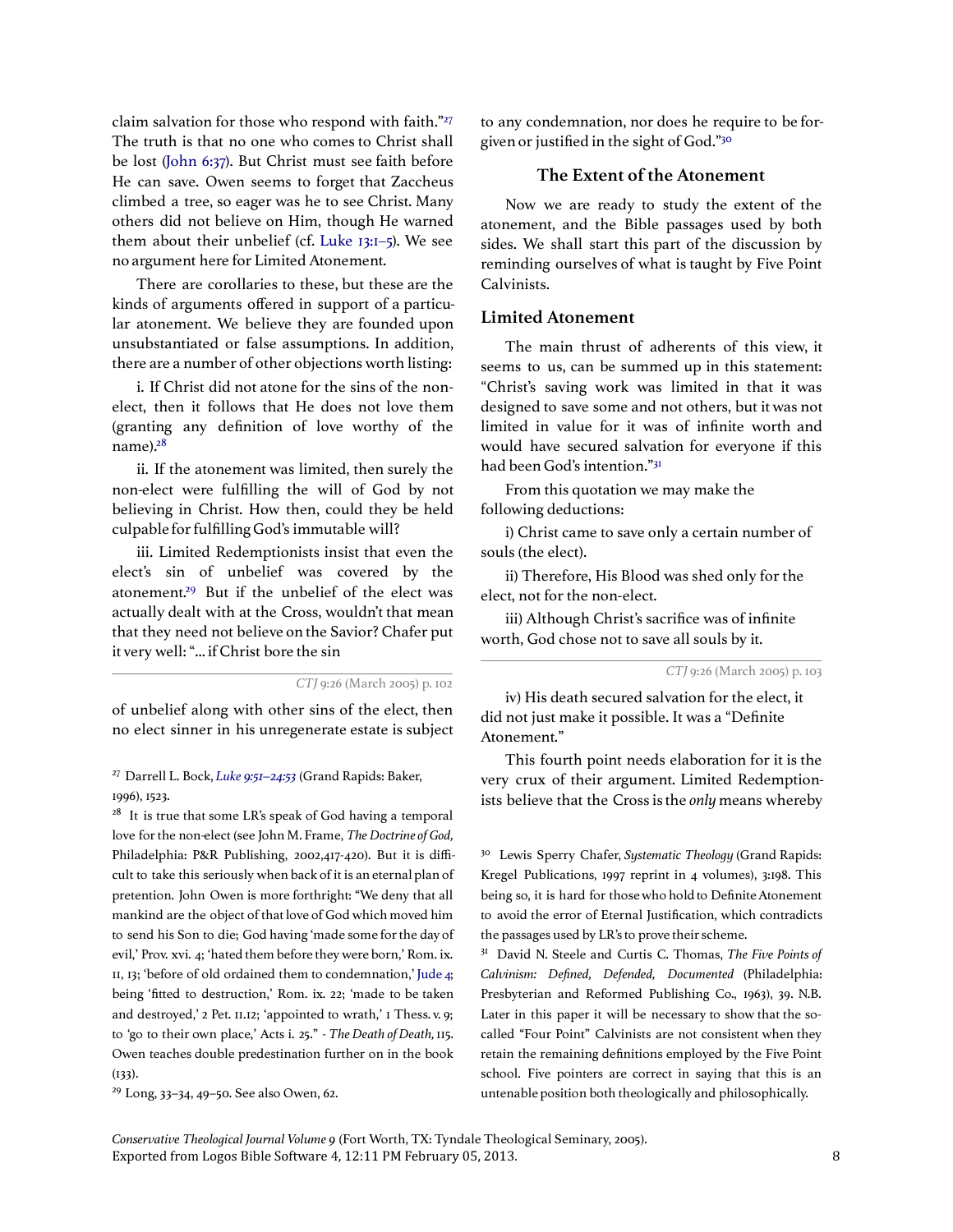the elect are saved. Listen to R. C. Sproul's objection:

If faith is a condition for God's justice to be satisfied, then the atonement, in itself, is not sufficient to satisfy the demands of God's justice. In itself, the atonement is not "sufficient" for anyone. ... Full satisfaction is not rendered until... a person adds to the atonement his faith...<sup>32</sup>

We have deliberately chosen this quote in order to demonstrate how an adroit Limited Redemptionist argues. Again, we will unpack his meaning:

i. Only Christ's atonement satisfied God's justice and so actually secures salvation.

ii. If one adds faith in order to receive that atonement, then obviously Christ's death was not enough. Faith must be added (i.e. the Cross + Faith). This makes faith a work.

iii. Therefore, faith is not a condition for receiving the benefits of Christ's death.

If the logic of this position is followed, it is not easy to see how an LR can hold to justification by faith.<sup>33</sup> The fact that they do shows up a

CTJ 9:26 (March 2005) p. 104

problem with their theology at this point. Robert Lightner's comment is insightful: "The strict Calvinist position which insists that Christ's death of itself saved the elect makes faith, ... virtually unneces-

### <sup>32</sup> R. C. Sproul, Grace Unlimited (Grand Rapids: Baker Books, 1997), 166.

<sup>33</sup> Ferguson gives a good definition of justification. Justification "involves both a negative aspect (pardon for sins) and a positive aspect (being counted righteous by God)" A bit further on he writes that, "faith is the appropriate instrument of justification because in its very nature faith is active in receiving Christ, but noncontributory (in that sense 'passive' or, perhaps better, 'receptive') in relation to the justification we receive." - Sinclair B. Ferguson, "Sola Fide," in R. C. Sproul, Jr. (ed.), After Darkness, Light: Distinctives of Reformed Theology (Philadelphia: P&R Publishing, 2003), 74, 83 (emphasis mine). The question arises, "If Christ is received by faith, how can it logically antecede regeneration? Surely the basis of regeneration is receiving Christ?" It seems absurd to say, as Ferguson does, that faith is the instrument of salvation. How can faith be the instrument of that which logically (or chronologically) precedes it? Regeneration causes faith according to LR's.

sary."<sup>34</sup> It needs to be emphasized that this position on saving faith, coupled with the belief that faith comes after regeneration, constitutes the assumption of all five-point Calvinists. Without it, their entire soteriology comes to pieces. Therefore, we shall be returning to the subject below.

# Scriptures Most Often Used to Support Limited Atonement

Foremost among the passages enlisted in support of Limited Atonement are those passages where Christ is specifically said to die for His people, etc. They are: Matthew 1:21; 20:28; 26:28; Mark 10:45; 14:24; John 10:11, 14–18; 15:13; 17:9; Acts 20:28; Romans 5:8–9; 8:32; Galatians 1:3–4; 2:20; Ephesians 5:25–26; Titus 2:14; Hebrews 7:25; 10:14; 1 Peter 2:24; 3:18, and others.

The common thread passing through all of these Scriptures is that Christ died for His elect {e.g. "us"; "His sheep"; the Church"; "many"). But it should not be missed that there is no text of Scripture that explicitly teaches Limited Atonement. The question is, are we to take these verses as implying that Jesus died only for "His Church," "His sheep," "us," "the elect"? There is no good reason to grant this assumption. We are convinced that to arrive at such an opinion one must bring to the text a prepackaged theological system, and so a premeditated theological hermeneutic, with which to bend unwilling passages to fit the logic of Limited Atonement.

Before entering upon a critique of Limited Atonement we will outline the other position; that of Unlimited Atonement. This is the position held by moderate Calvinists and Arminians.

CTJ 9:26 (March 2005) p. 105

#### Unlimited Atonement

Those who hold to Unlimited Atonement<sup>35</sup> say

<sup>34</sup> Robert P. Lightner, Sin, The Savior, and Salvation (Grand Rapids: Kregel Publications, 1991), 113.

<sup>35</sup> It ought to be unnecessary to say that just because something is believed by Arminians does not mean it is untrue. Although the present writer has little sympathy with Arminianism as a whole, he believes that they are correct in holding to Unlimited Atonement, though he differs with their reasons for believing it.

Exported from Logos Bible Software 4, 12:11 PM February 05, 2013. 9 Conservative Theological Journal Volume 9 (Fort Worth, TX: Tyndale Theological Seminary, 2005).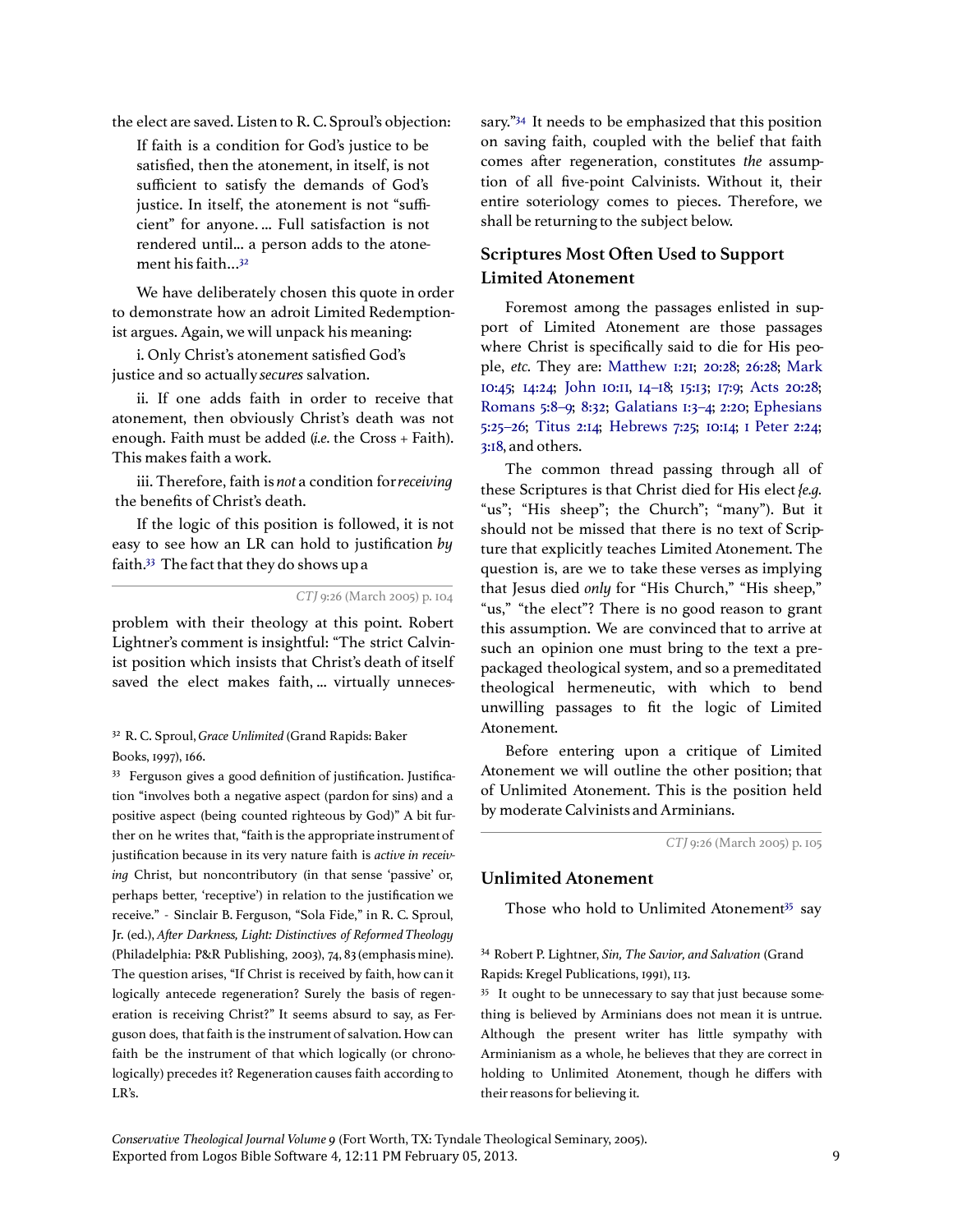that Scripture clearly teaches that Christ died for all humanity: Matthew 11:28; John 1:29; 3:16–17; Romans 5:6–8; 2 Corinthians 5:14, 19; 1 Timothy 1:15; 2:6; Titus 2:11; Hebrew 2:9; 2 Peter 3:9; 1 John 2:2; 4:14; Revelation 22:17.

The Bible plainly says that Christ died for "sinners," "the lost," "the ungodly," "the world," etc. Unless only the elect qualify as belonging to this group (which none would sanction, otherwise Christ need not have died for them), these verses ought to be taken to mean that Christ died for all lost sinners. After all, Adam plunged the whole of his posterity into sin and judgment (Rom. 5:12, 18).

Chafer defines this position so: "Men of this group [i.e. Moderate Calvinists] believe that Christ died actually and fully for all men.... They contend that the death of Christ of itself saves no man, but that is does render all men savable; that salvation is wrought of God alone, and at the time the individual believes."<sup>36</sup>

Crucial to the UR view is the belief that the benefits of the atonement are not efficient until an individual believes. Lightner adds: "It is our conviction that... Christ died to provide a basis of salvation for all men. To those who are elect, and who therefore believe in Christ, this provision secures for them their eternal salvation when they believe. For those who do not believe ... the provisions exist as a basis of condemnation."<sup>37</sup>

Once more, let us break down these assertions: i. Christ's death atoned for the sins of all men.<sup>38</sup>

CTJ 9:26 (March 2005) p. 106

ii. Nevertheless, His atonement actually does not save anyone, it renders them savable potentially.

iii. The benefits of Christ's death are only appropriated when one believes the Gospel.

iv. For those who refuse to believe, the fact that their sins were atoned for is the basis on which God can justly condemn them.

The New Testament expresses these truths in

<sup>36</sup> Chafer, Systematic Theology, 3:184-185.

<sup>37</sup> Lightner, Sin, The Savior, and Salvation, 112. (italics mine) <sup>38</sup> Lest it be thought that Unlimited Redemption leads to the doctrine that all mankind will be saved because Christ died for them, it should be repeated that a person is saved "through faith" (Eph. 2:8), not independently of it.

the same way:

For therefore we both labour and suffer reproach, because we trust in the living God, who is the Saviour of all men, specially of those that believe (1 Tim. 4:10; cf. 1 John 2:2)

For this is good and acceptable in the sight of God our Saviour; who will have all men to be saved, and to come unto the knowledge of the truth. For there is one God, and one mediator between God and men, the man Christ Jesus; who gave himself a ransom for all, to be testified in due time (1 Tim. 2:3–6; cf. 2 Peter 3:9)

But to as many as received him, to them gave he power to become the sons of God, even to them who believe on his name (John 1:12; cf. Acts 16:30–31)

For God sent not his Son into the world to condemn the world; but that the world through him might be saved. He that believeth on him is not condemned: but he that believeth not is condemned already, because he hath not believed in the name of the only begotten Son of God (John 3:17-18; cf. 2 Peter 2:2)

The testimony of the Bible is unequivocal. Christ's atonement was for all mankind.

# Redemption, Propitiation, Reconciliation: Do They Imply Definite Atonement?

A number of works by LR's try to make the case that the doctrines of Redemption, Propitiation, and Reconciliation, imply, or even necessitate, a Definite Atonement. Both Gary Long<sup>39</sup> and Tom Wells expend much

CTJ 9:26 (March 2005) p. 107

paper on this. Although we have defined these and other terms above, we shall have to examine the main arguments of these writers before looking at the problems with their overall position.

Wells sums up the view of those who hold to Limited Atonement: "When I ask, 'For whom did Christ die?' I mean, 'For whom was His death a

Exported from Logos Bible Software 4, 12:11 PM February 05, 2013. 10 Conservative Theological Journal Volume 9 (Fort Worth, TX: Tyndale Theological Seminary, 2005).

<sup>&</sup>lt;sup>39</sup> James White thinks that Long's arguments are compelling. See The Potter's Freedom, 250, 282.